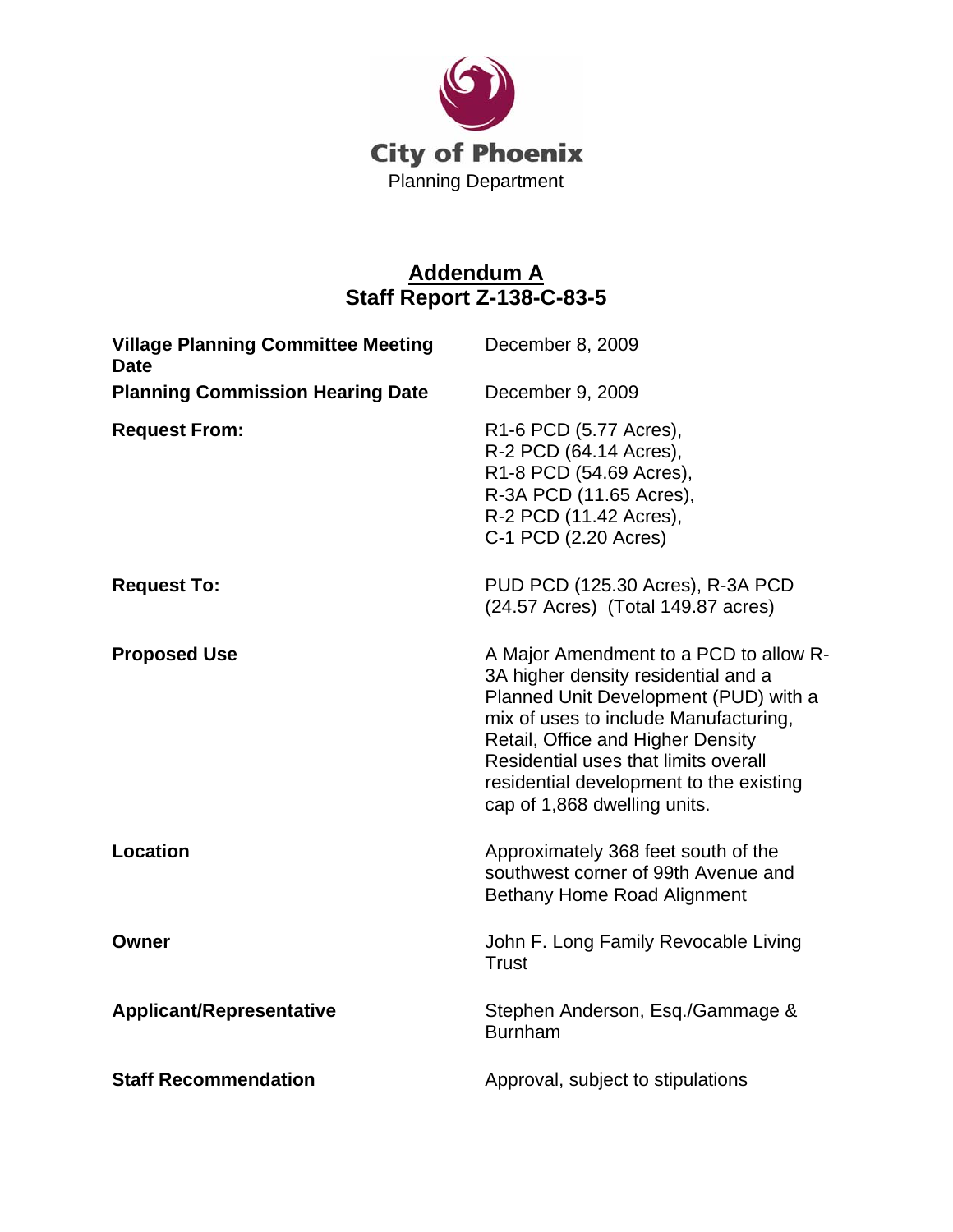Staff Report: Z-138-C-83-5 Addendum A Date: December 8, 2009 Page 2 of 5

## **Reason for Addendum**

This addendum replaces a stipulation from the existing DC Ranch PCD and adds specific DC Ranch (East) PCD stipulations that shall be carried over with this rezoning request. These PCD carry-over stipulations are a compilation of all existing stipulations for this portion of the PCD that still apply to the balance of the entire PCD.

Staff recommends approval of the rezoning request Z-138-C-83-5 with stipulations as modified by the removal of stipulation #13 and the addition of the following DC Ranch (East) PCD carry-over stipulations, as follows:

### **Revised Stipulations**

- 1. That an updated Development Narrative for the Aldea Centre PUD reflecting the changes approved through this request shall be submitted to the Planning Department within 30 days of City Council approval of this request. The updated Development Narrative shall be consistent with Development Narrative date stamped November 16, 2009, as modified by the following stipulations:
- 2. That the PUD shall be modified as follows:
	- a. Page 3, Development Sub-Areas: Change number of parcels from five to four.
	- b. Page 35, (q) Residential Multifamily: Combine the three types of multifamily residential projects (condominium, loft, apartment), renumber, and add the standards that apply to all three products to state that:
		- i. The aggregate development of residential multifamily uses including residential multifamily condominium, loft, and/or apartment uses shall not exceed the remaining 288 unit maximum, exclusive of resort, established for the DC Ranch Planned Community District.
		- ii. Development of residential multifamily uses shall not exceed a density of 20 dwellings units per gross acre.
		- iii. Development of multifamily residential uses shall incorporate a minimum improved open space area as follows:
			- (1). Residential Multifamily Apartment: 20% of the net site area.
			- (2). Residential Multifamily Condominium: 20% of the net site area.
			- (3). Residential Multifamily Loft: 10% of the net site area.
	- c. Signs
		- i. Page 59. Freeway Project Identification and Electronics; Sign Area shall be modified as follows: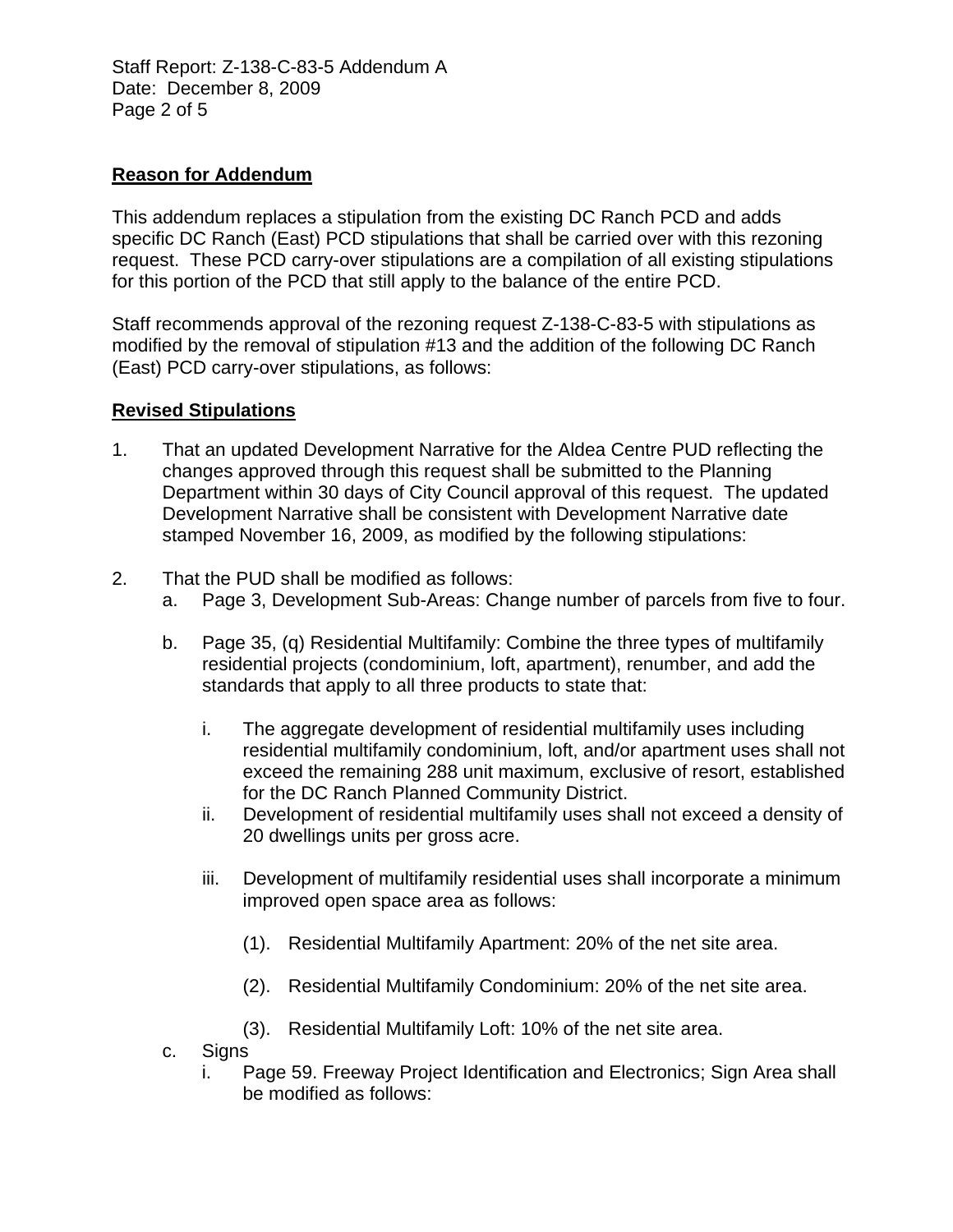- (1). Sign face shall not exceed 1200 square feet with the electronic portion of the sign limited to a maximum 672 square feet. There shall be a maximum of two (2) sign faces per structure. Sign face is not the same as sign area, which is detailed below.
- (2). From sunset to 11:00 p.m., 14x48 sized electronic components of signs shall be dimmed to a maximum illumination of 342 nits.
- (3). Signs shall be extinguished from 11:00 p.m. to sunrise.
- ii. Page 60. Project Landmark: Sign Area shall be modified as follows:
	- (1). From sunset to 11:00 p.m., 14x48 sized electronic components of signs shall be dimmed to a maximum illumination of 300 nits, and 10x38 sized electronic components of signs shall be dimmed to a maximum illumination of 342 nits.
	- (2). Signs shall be extinguished from 11:00 p.m. to sunrise.
- iii. Page 62. Electronic Message Panels; shall be modified as follows:
	- (1). Maximum brightness levels for electronic, digital, or video display signs shall not exceed 5000 nits, when measured from the sign's face at its maximum brightness, during daylight hours.
	- (2). Maximum brightness levels for electronic, digital, or video display signs from sunset to 11:00 p.m., 14x48 sized electronic components of signs shall be dimmed to a maximum illumination of 300 Nits, and 10x38 sized electronic components of signs shall be dimmed to a maximum illumination of 342 Nits.
- iv. Page 64. All Other Signs; shall be modified as follows:
	- (1). All signs not addressed or changed in this PUD shall refer back to the Phoenix Zoning Ordinance.
- 3. That in the event archaeological materials are encountered during construction, the developer shall immediately cease all ground disturbing activities within a 33 foot radius of that discovery, notify the City Archaeologist, and allow time for the Archaeology Office to properly assess the materials.
- 4. That the property owner shall record documents that disclose the existence and operational characteristics of Glendale Municipal Airport to future owners or tenants of the property. The form and content of such documents shall be according to the templates and instructions provided, which have been reviewed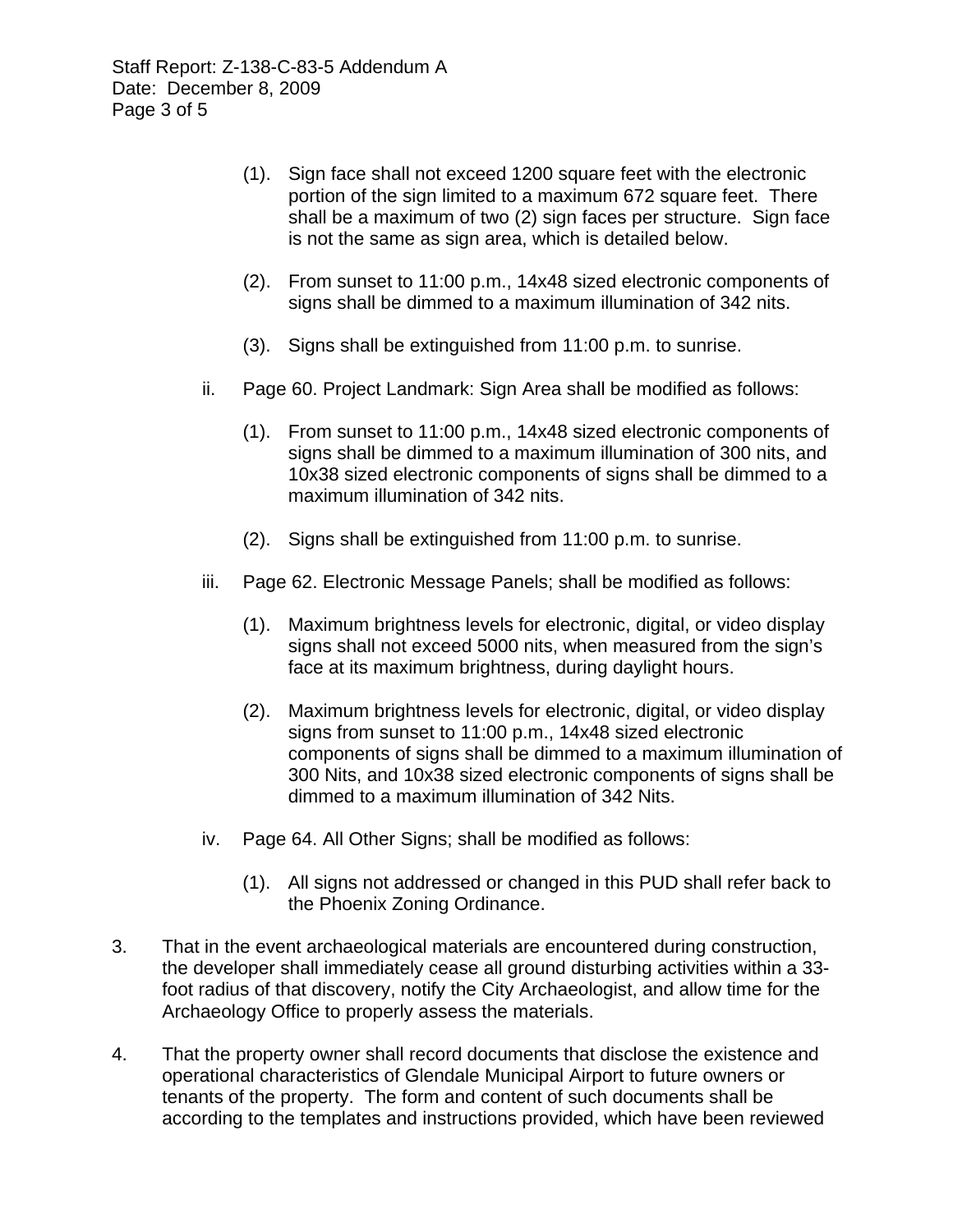Staff Report: Z-138-C-83-5 Addendum A Date: December 8, 2009 Page 4 of 5

and approved by the City Attorney.

- 5. That prior to issue of building permits for any structures, in excess of 48 ft in height, the developer shall file an FAA Form 7460-1 and receive a "No Hazard Determination" and provide proof of "No Hazard Determination" to the Development Services Department.
- 6. That a Notice to Purchasers shall be required for all purchasers of residential property within the PUD boundaries alerting them to the concentration of outdoor activities and manufacturing uses in the area and the noise generating nature of the area.
- 7. That a traffic impact study shall be reviewed and approved by the Street Transportation Department prior to preliminary site plan approval for the first phase of development. The applicant shall be responsible for any dedications and required improvements as recommended by the approved study, as approved by the Development Services Department.
- 8. That the developer shall construct all streets within and adjacent to the development with paving, curb, gutter, sidewalk, curb ramps, streetlights, median islands, landscaping and other incidentals as per plans approved by the Development Services Department. All improvements shall comply with all ADA accessibility standards.

### **Stipulations to R-3A PCD**

- 9. That the total number of residential units within the proposed R-3A parcel south of Missouri Avenue shall not exceed 443 units developed at a maximum density of 18 dwelling units per acre.
- 10. That all site plans and elevations for development within the R-3A parcel shall be administratively approved by the Planning Hearing Officer.

### **PCD Stipulations**

- 11. That the total number of residential units within the DC Ranch (East) PCD shall not exceed 1,868 units.
- 12. That the DC Ranch PCD master plans for the PCD shall be updated to reflect approval of this amendment, as approved by the Development Services Department.
- 13. That all applicable conditions of the D.C. Ranch (East) PCD shall apply.

### **Z-16-03-5 (PHO 4/6/05):**

13. THAT THE DEVELOPMENT SHALL BE IN GENERAL CONFORMANCE TO THE SITE PLAN AND ELEVATIONS DATE STAMPED FEBRUARY 24, 2005, AS MAY